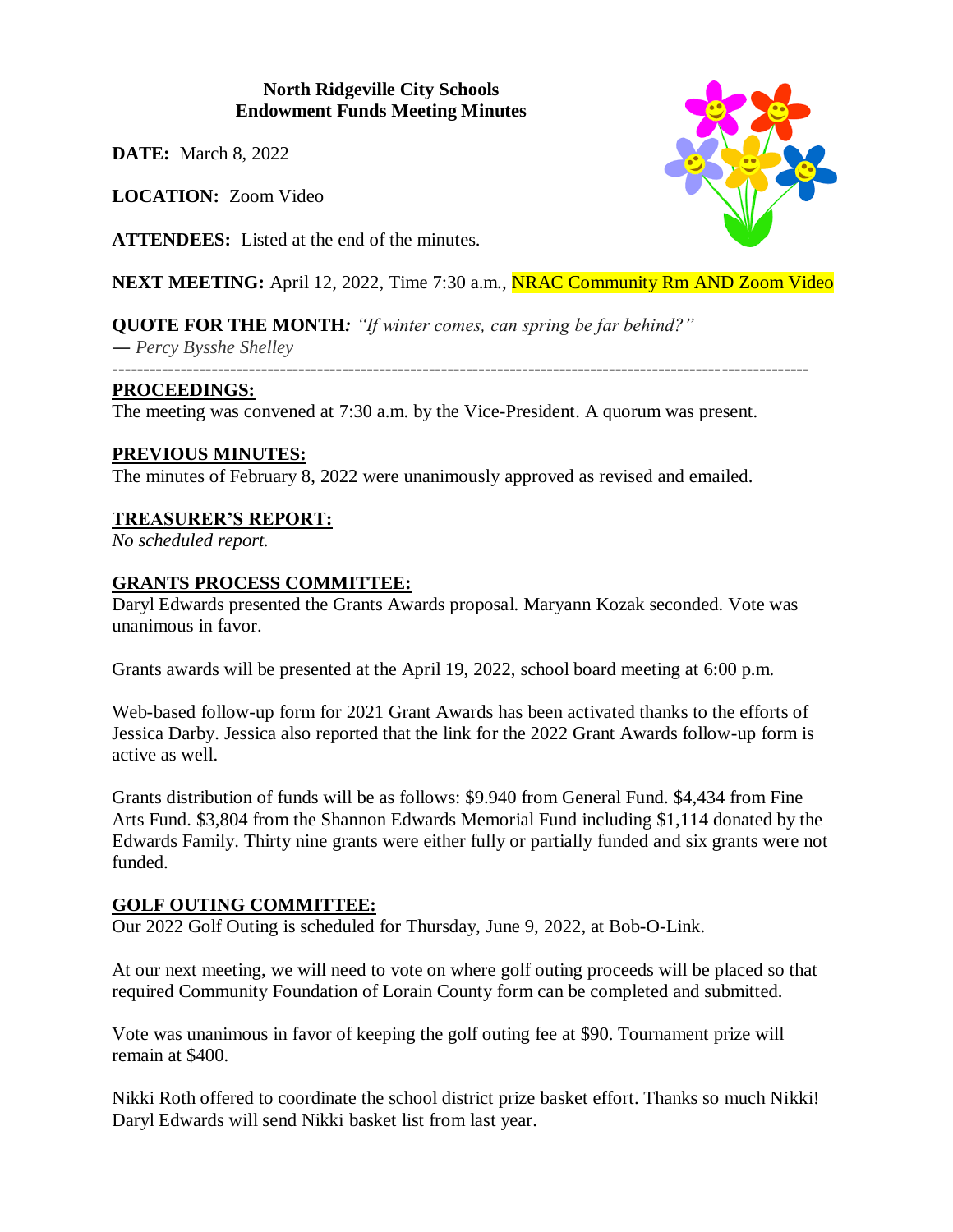Kim Ulrich will send out the donation form for anyone working to get prizes and gifts donated from community.

Kim Ulrich is working with Eric of Aramark regarding the catering of our event. We will again have no box lunches but instead hot dog with chips and cookies "at the turn". Similar menu as last year for dinner including steak, chicken, seasoned potatoes, green beans and soda pop and water. Corn will not be offered as it did not go over well last year. Also breadsticks will be available instead of rolls. Kim also reported that she is soliciting additional golf courses and venues for passes to use as prizes.

We will need 4 sleeves of golf balls for prizes. Also, we will not do the hole-in-one car.

## **SCHOLARSHIP COMMITTEE:**

Committee members are Kevin Corcoran, Jeanne Vaughan, and Maryann Kozak.

Students need to turn their applications in by March 22. Committee members will have access to applications on March 25. Choice of scholarship recipient needs to be submitted by April 22.

## **BY-LAWS COMMITTEE:**

Daryl Edwards reported that copies of the revised and approved By-Laws have been distributed to the membership.

#### **PUBLICITY/OUTREACH COMMITTEE:**

*No current activity.*

#### **MEMBERSHIP AND NOMINATING COMMITTEE:**

*No current activity.*

## **FUNDRAISING:**

The next Fiesta Jalapenos fund raiser is scheduled for April 14, 2022.

The next Community Foundation of Lorain County fund raising event "Connect to a Cause" is scheduled for September 15, 2022. Without much effort, we realized \$2500 from this last year. Jeanne Vaughan moved and Maryann Kozak seconded that a max of \$2000 from this effort be earmarked for our scholarship. Vote was unanimous in favor.

#### **ADJOURNMENT:**

The meeting was adjourned at 8:00 a.m.

Respectfully Submitted, Karen S. Edwards